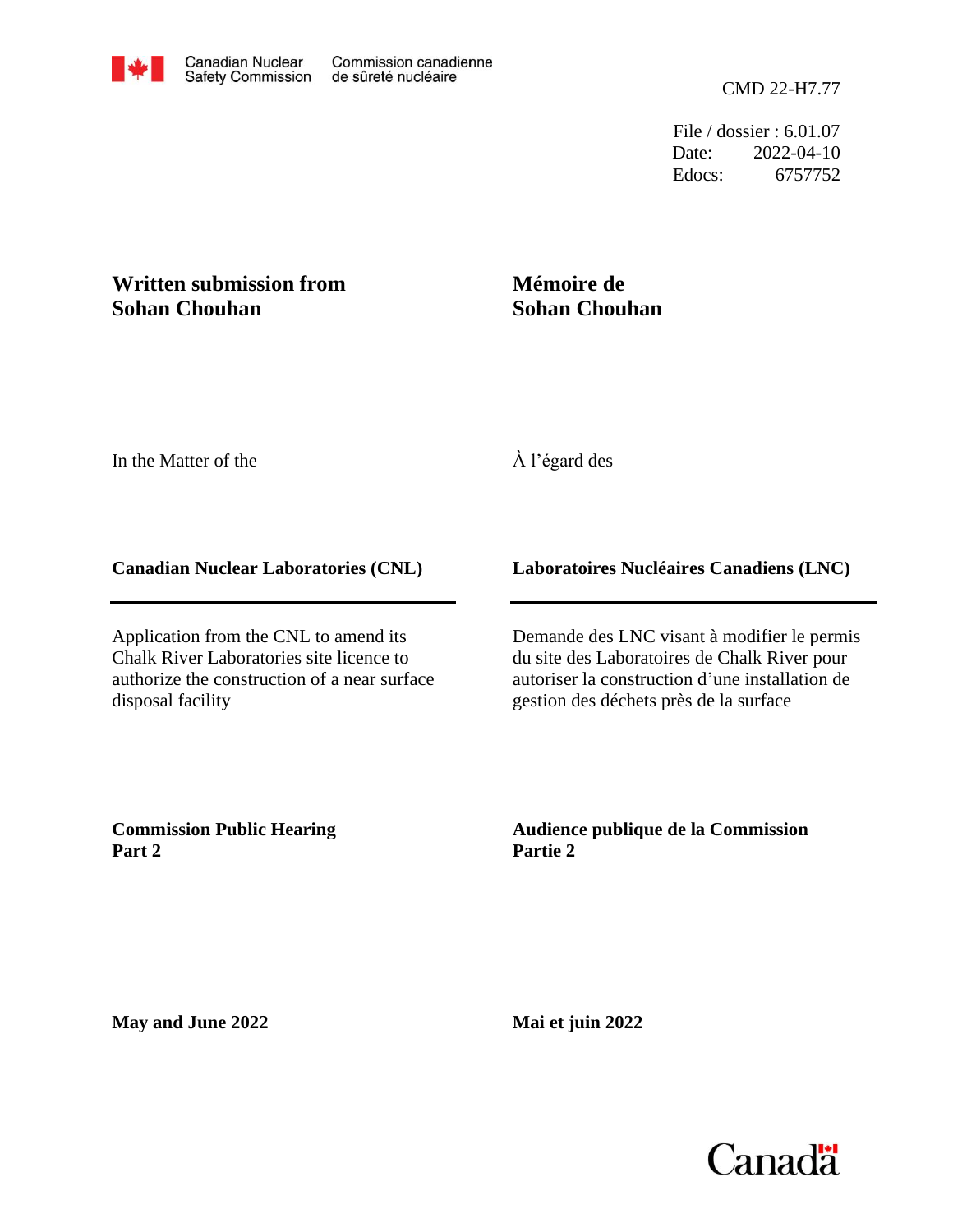Filed on April 10, 2022

There are many benefits of NSDF:

- It will take care of the existing low-level waste

- It will help Nuclear industry to grow in Canada.

- I will create many high paid jobs.

- Its design has been scientifically examined so much already and has been proven to be true.

- It is very safe. Releases to the environment are very close to zero. Releases to Ottawa River will be very close to zero.

- CNL has major expertise in Canada to build the maintain this kind of facility safety. In Port Hope area, already two such facilities are operating and helping Canada stay clean.

- Finland is going ahead with high level waste repository, and we in Canada are resisting to a low-level waste disposal facility, why? By resisting to such a sound decision, we are pulling Canada backward.

- Nuclear energy is so very safe and abundant of uranium in Canada, so this is best first choice source to produce clean energy in Canada.

- If oil and coal, gas coming from Russia are going to stop. Where will be get cost effective energy?

- If we want to stop climate change, nuclear energy is the best clean and reliable source.

- Chalk River site and CNL and AECL has done so much well for Canada, including a noble prize, why not help them make good on this initiative.

- Just by putting waste in NSDF, it will be stored there and will result in so much long delay for so many long years, that most of it will decay, and radioactivity will be gone close to zero.

- NSDF will be covered from the top, so no water going in, no leaches, so the waste is not getting into the groundwater.

- With more and electric cars coming, electricity produced by nuclear energy will be running our cars at very low cost. Then why not support all the facilities that are required for supporting the nuclear energy to grow.

- Nuclear energy has a safe track record in Canada and around the world. Some countries like France are going into more and more nuclear without asking any question. Those countries will